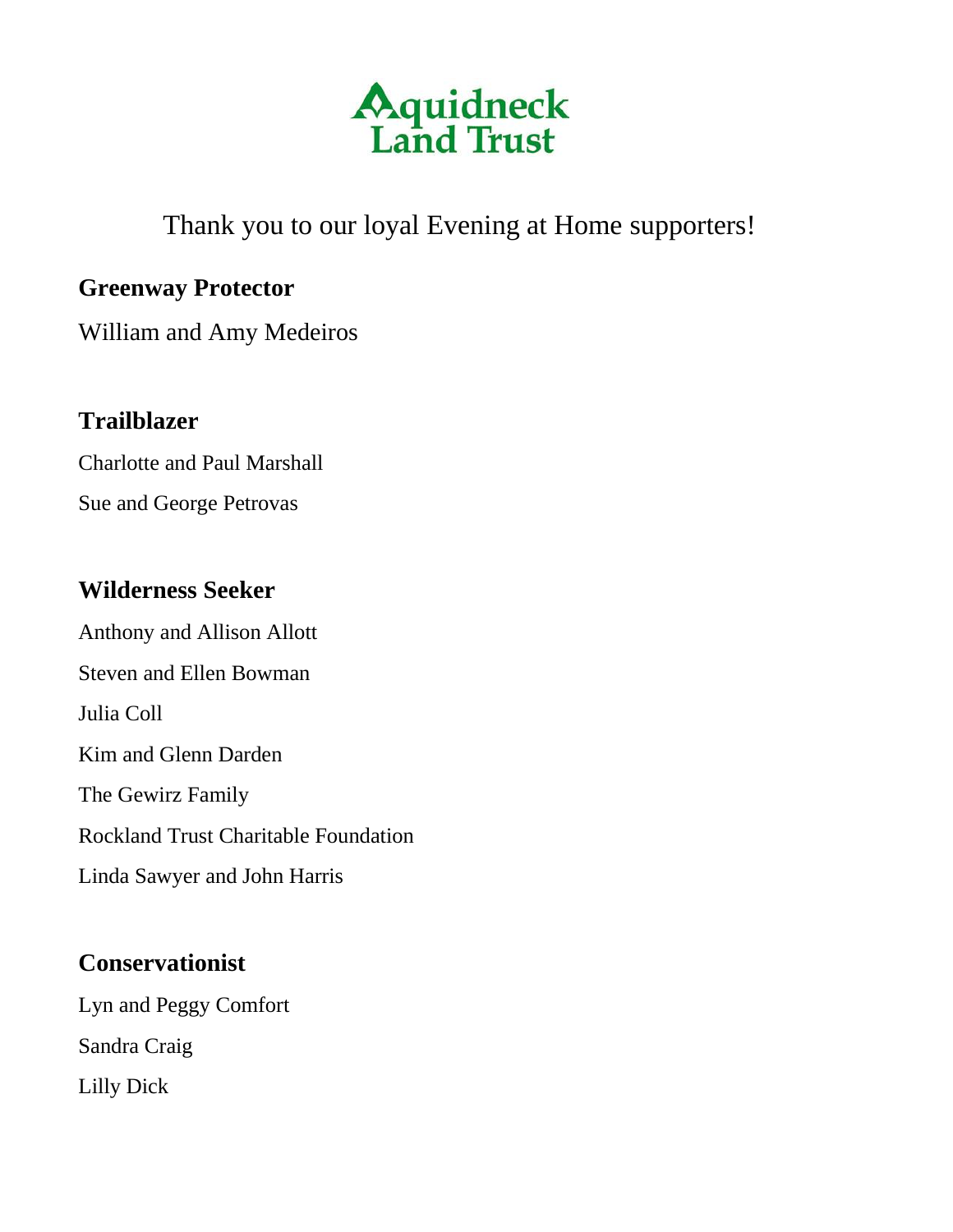Dr. and Mrs. Edwin G. Fischer F.L. Putnam Investment Management Company Kathleen Glassie and Dr. Richard Zienowicz Doug and Lisa Garavanta Kathryn and David Hohl Edith McBean Trish and Torre Peterson Major General Stephen and Mrs. Stephen R. Seiter

#### **Land Steward**

Zia and Denys Eftekhar Lisa and George Francisco Linda Gordon Tom Hockaday and Bill Martin Alice and David Johnson Reynold and Marlene Larsen Chad Loebs and Susan Behan Linda McGoldrick Juliette McLennan Mark Marosits and Maureen Cronin Martino and Marisa Nardo Dwight and Susan Sipprelle Newport Restaurant Group Qmed Innovations Joe and Liz Taber Kobylak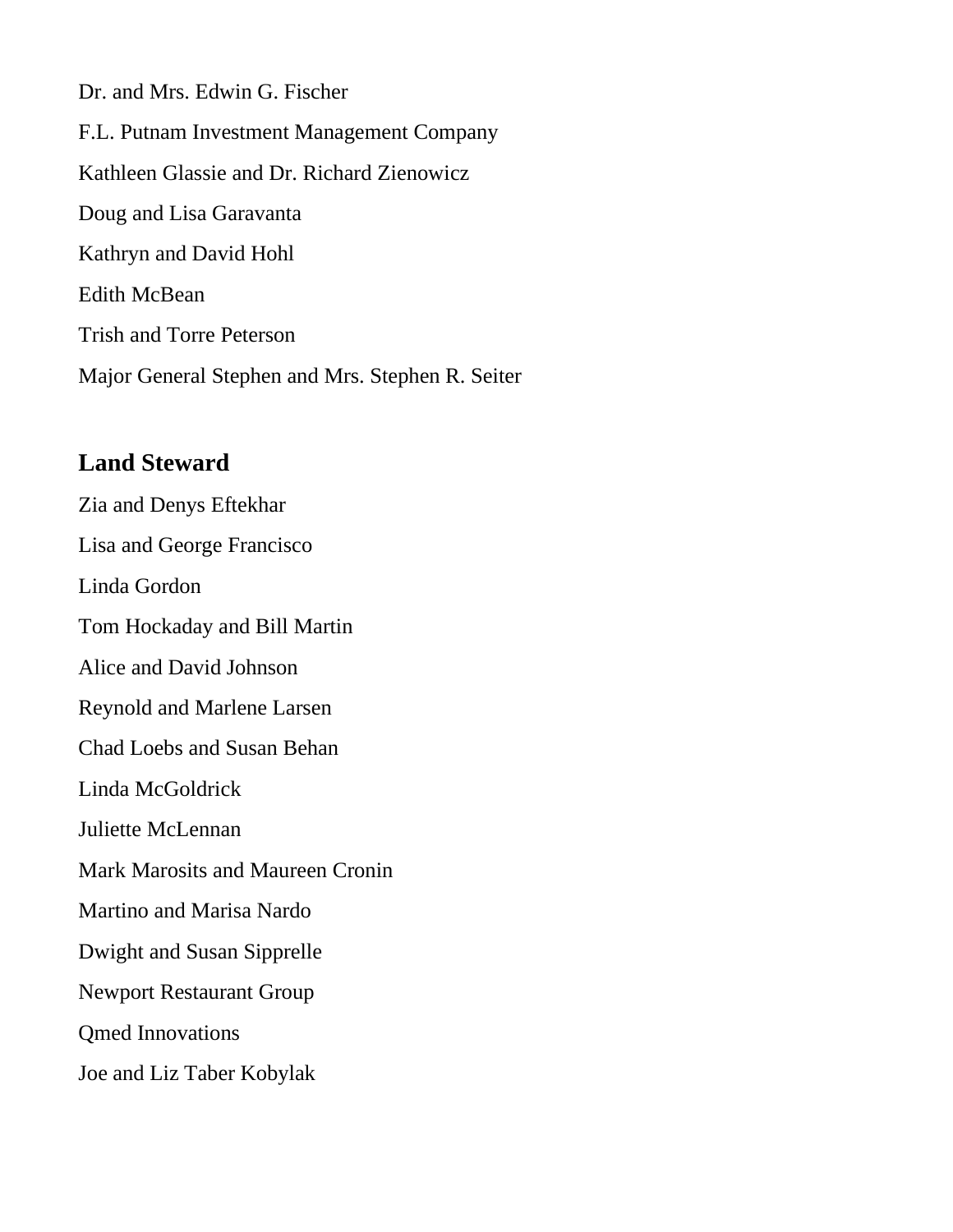Van Liew Trust Company Betsy and Michael Vitton

## **Grassroots Supporter**

William and Karen Corcoran Peter Damon Steven and Linn Freedman Ed and Wendy Harvey Nancy Jamison and Steven McInnis Jane and Steve Kirkpatrick Chan and Marilyn Lyell Alfred and Joan Morris Mary Clare O'Grady and Eric Hovermale Roderick O'Hanley and Richard Crisson Daniel and Margaret Warburg Jeremy Wintersteen

#### **Friend**

Hilary Pietz

#### **Additional donations** gratefully received from:

M. Theresa Antone, Jonna Chewning, BankNewport, Bowen's Wharf, Charles Schwab, Cory Farms, Robert and Angela Healey, Ocean State Air Solutions, Suzie Schochet, UBS